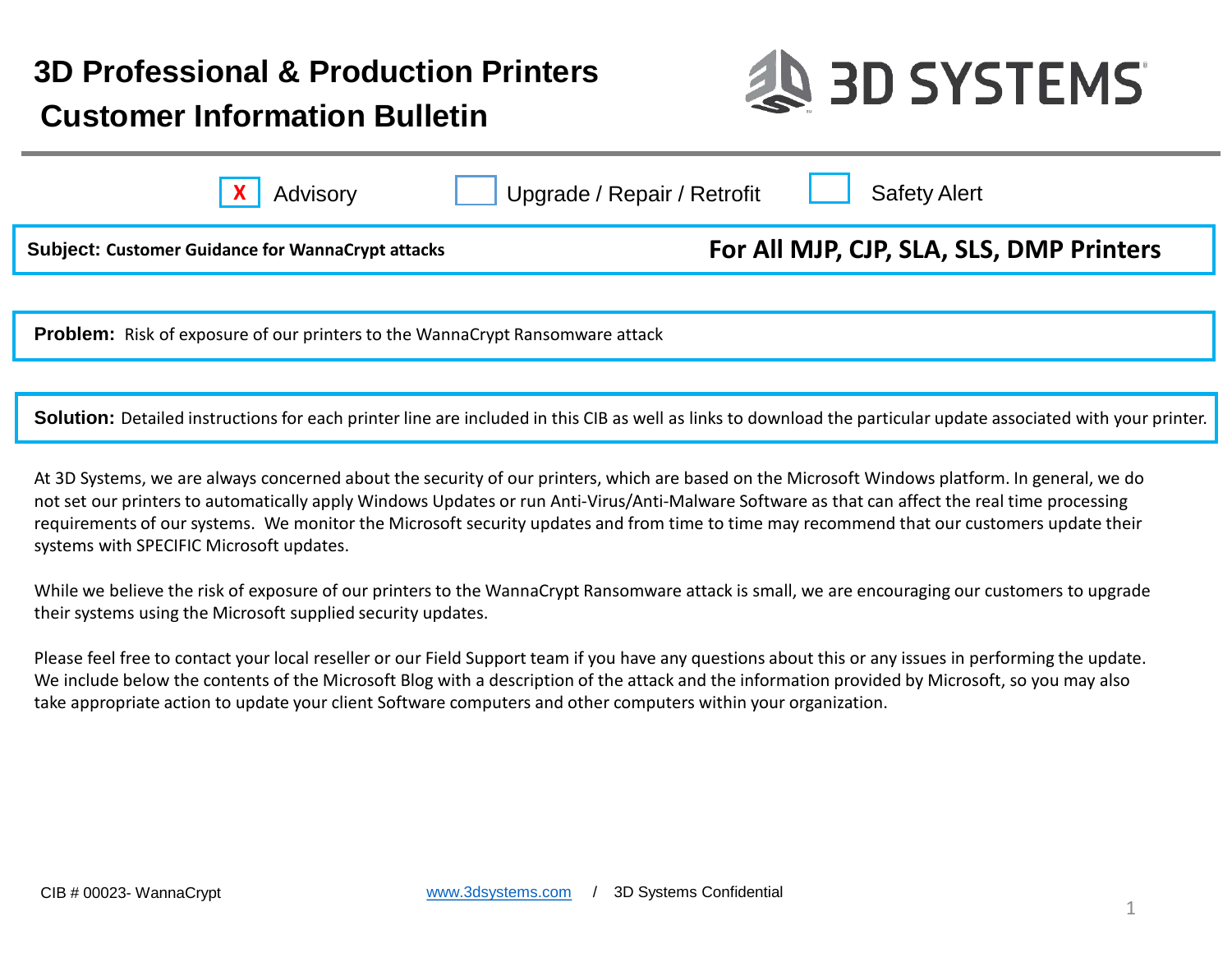### **Customer Guidance for WannaCrypt attacks**

### *https://blogs.technet.microsoft.com/msrc/2017/05/12/customer-guidance-for-wannacrypt-attacks/ Microsoft solution available to protect additional products*

Today many of our customers around the world and the critical systems they depend on were victims of malicious "WannaCrypt" software. Seeing businesses and individuals affected by cyberattacks, such as the ones reported today, was painful. Microsoft worked throughout the day to ensure we understood the attack and were taking all possible actions to protect our customers. This blog spells out the steps every individual and business should take to stay protected. Additionally, we are taking the highly unusual step of providing a security update for all customers to protect Windows platforms that are in custom support only, including Windows XP, Windows 8, and Windows Server 2003. Customers running Windows 10 were not targeted by the attack today. Details are below.

In March, we released a security update which addresses the vulnerability that these attacks are exploiting. Those who have Windows Update enabled are protected [against attacks on this vulnerability. For those organizations who have not yet applied the security update, we suggest you immediately deploy](https://technet.microsoft.com/en-us/library/security/ms17-010.aspx) Microsoft Security Bulletin MS17-010*.*

For customers using Windows Defender, we released an update earlier today which detects this threat as [Ransom:Win32/WannaCrypt](https://www.microsoft.com/security/portal/threat/encyclopedia/Entry.aspx?Name=Ransom:Win32/WannaCrypt). As an additional "defense-indepth" measure, keep up-to-date anti-malware software installed on your machines. Customers running anti-malware software from any number of security companies can confirm with their provider, that they are protected.

This attack type may evolve over time, so any additional defense-in-depth strategies will provide additional protections. (For example, to further protect against [SMBv1 attacks](https://aka.ms/disablesmb1), customers should consider blocking legacy protocols on their networks).

We also know that some of our customers are running versions of Windows that no longer receive mainstream support. That means those customers will not have received the above mentioned Security Update released in March. Given the potential impact to customers and their businesses, we made the decision to make the Security Update for platforms in custom support only, Windows XP, Windows 8, and Windows Server 2003, broadly available for download (see links below). Customers who are running supported versions of the operating system (Windows Vista, Windows Server 2008, Windows 7, Windows Server 2008 R2, Windows 8.1, Windows Server 2012, Windows 10, Windows Server 2012 R2, Windows Server 2016) will have received the security update MS17-010 in March. If customers have automatic updates enabled or have installed the update, they are protected. For other customers, we encourage them to install the update as soon as possible. This decision was made based on an assessment of this situation, with the principle of protecting our customer ecosystem overall, firmly in mind. Some of the observed attacks use common phishing tactics including malicious attachments. Customers should use vigilance when opening documents from untrusted or unknown sources. For Office 365 customers we are continually monitoring and updating to protect against these kinds of threats including Ransom:Win32/WannaCrypt. More information on the malware itself is available from the Microsoft Malware Protection Center on the [Windows Security blog](https://blogs.technet.microsoft.com/mmpc/2017/05/12/wannacrypt-ransomware-worm-targets-out-of-date-systems/). For those new to the Microsoft Malware Protection Center, this is a technical discussion focused on providing the IT Security Professional with information to help further protect systems.

We are working with customers to provide additional assistance as this situation evolves, and will update this blog with details as appropriate. Phillip Misner, Principal Security Group Manager Microsoft Security Response Center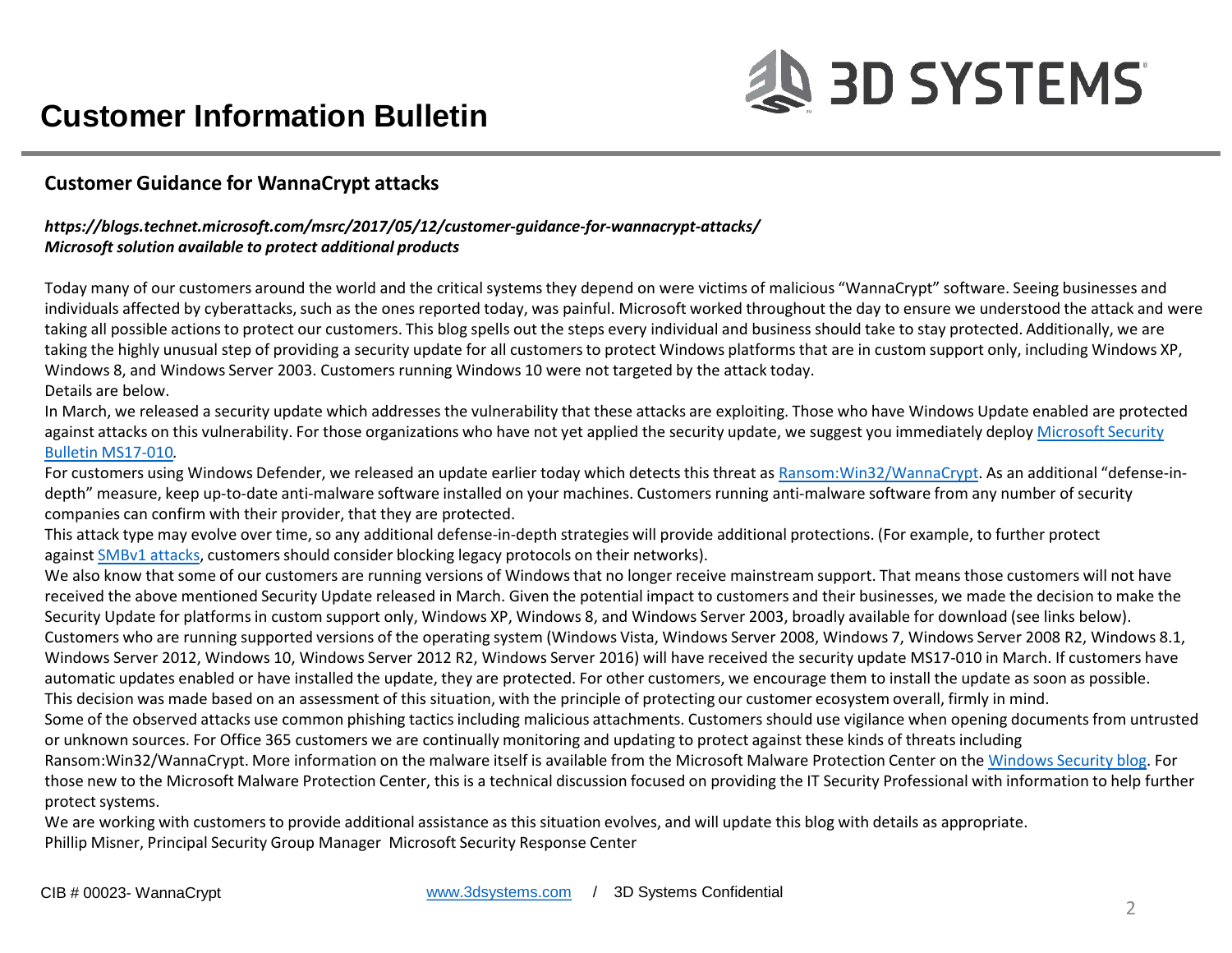

**NOTE: ProJet CJP printers and ProJet 1200 are not affected by the WannaCrypt Ransomware attack, no action is required for these printers.**

**Instructions and download links for each Printer line are included below:**

## **SLA**

#### **ProX 800/950:**

- **Windows 7 Standard:**
	- 1. Download [Window 7 Standard patch date](https://3dsystems.teamplatform.com/l/12c6d81e) zip file
	- 2. Unzip patch folder and download to USB stick
	- 3. Insert USB stick into machine
	- 4. Copy the patch folder to the desktop
	- 5. Open the folder
	- 6. Double click on the Win7 Standard Patch x86.bat
	- 7. Restart machine

### **ProJet 6000/7000:**

- **Windows XP Embedded:**
	- 1. Download [Win XP Embedded f](https://3dsystems.teamplatform.com/l/2ba5bed2)ile to USB stick
	- 2. Log in to printer console as administrator
	- 3. Insert USB Stick into machine
	- 4. Copy the Window XP update file to the Desktop
	- 5. Double Click the file to apply the update
	- 6. Restart machine
- **Windows 7 Embedded:**
	- 1. Download [patch update](https://3dsystems.teamplatform.com/l/b78c3d58) zip file
	- 2. Unzip patch folder and download to USB stick
	- 3. Insert USB stick into machine
	- 4. Copy the patch folder to the desktop
	- 5. Open the folder
	- 6. Double click on the Win7 Embedded Patch x86.bat
	- 7. Restart machine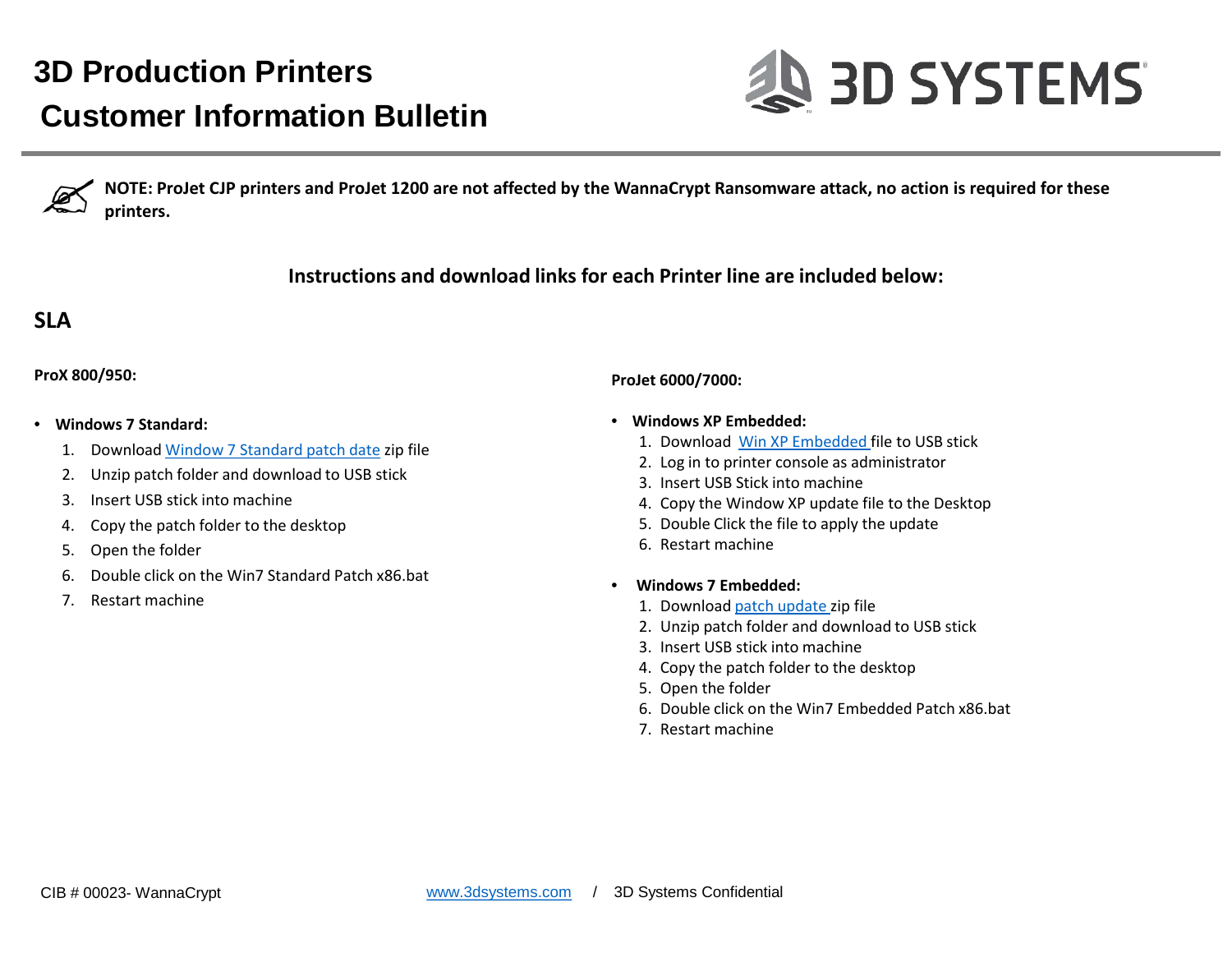

**Instructions and download links for each Printer line are included below:**

## **SLS**

#### **ProX 500:**

- Windows 7 Professional SP1 64-bit Operating System:
	- 1. Download patch **[Win7 Standard Patch x64.zip](https://3dsystems.teamplatform.com/l/82398433)** and copy to USB stick
	- 2. Insert USB stick into machine
	- 3. Copy **Win7 Standard Patch x64.zip** to the desktop and unzip it
	- 4. Open the folder
	- 5. Double click on the Win7 Standard Patch x64.bat to apply the update
	- 6. Restart machine as per update dialog
	- 7. Open "View update history" in "Windows Update"
	- 8. Verify Microsoft update KB4012212 is present and status is "Successful"

#### **sPro 60 Printers running Sinter Software V5.0:**

• Windows 7 Professional SP1 64-bit Operating System: Follow the same steps as listed for ProX 500.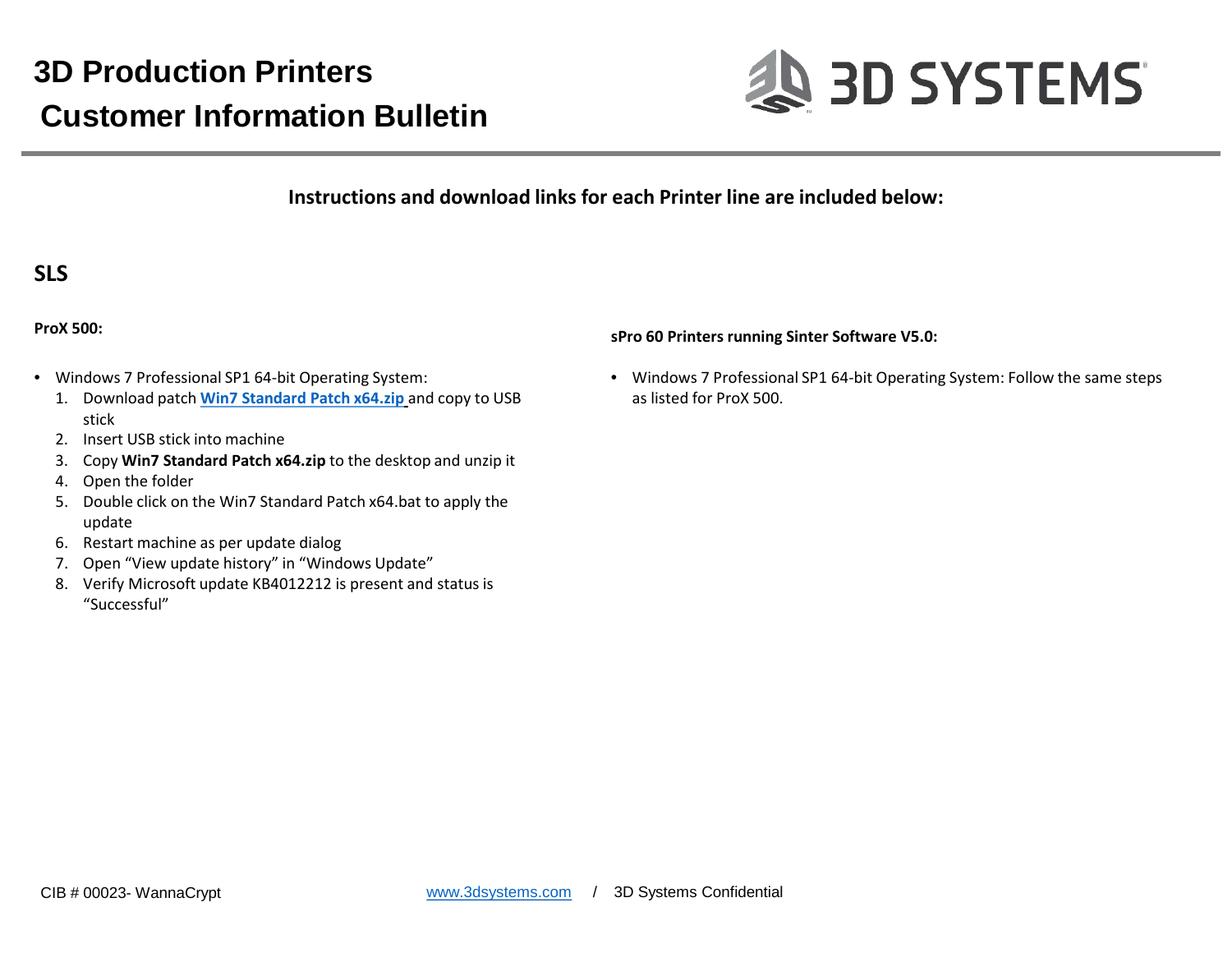

**Instructions and download links for each Printer line are included below:**

### **SLS**

**sPro 60/140/230 running latest Windows XP Image for PCs with new HD632-H81 motherboard and 225 MHz DSP:**

**NOTE: This update should also work for Windows XP Image running on old PCs with BL630 motherboard.**

#### • **Windows XP SP3:**

- 1. Download patch file [win\\_XPSP3\\_embedded\\_windows](https://3dsystems.teamplatform.com/l/2ba5bed2) and copy to USB stick
- 2. Insert USB stick into machine
- 3. Copy file to the desktop
- 4. Double click on the **.exe** file to apply the update.
- 5. Restart machine as per update dialog
- 6. Open "Add or Remove Programs" in "Control Panel"
- 7. Click "Show updates"
- 8. Verify Microsoft update KB4012598 is present and status is "Installed"

#### **Vanguard, Hi-Q and 2500 plus**

• [Windows XP SP3](https://3dsystems.teamplatform.com/l/fef980f4) Operating System, follow the same steps as listed for sPro 60/140/230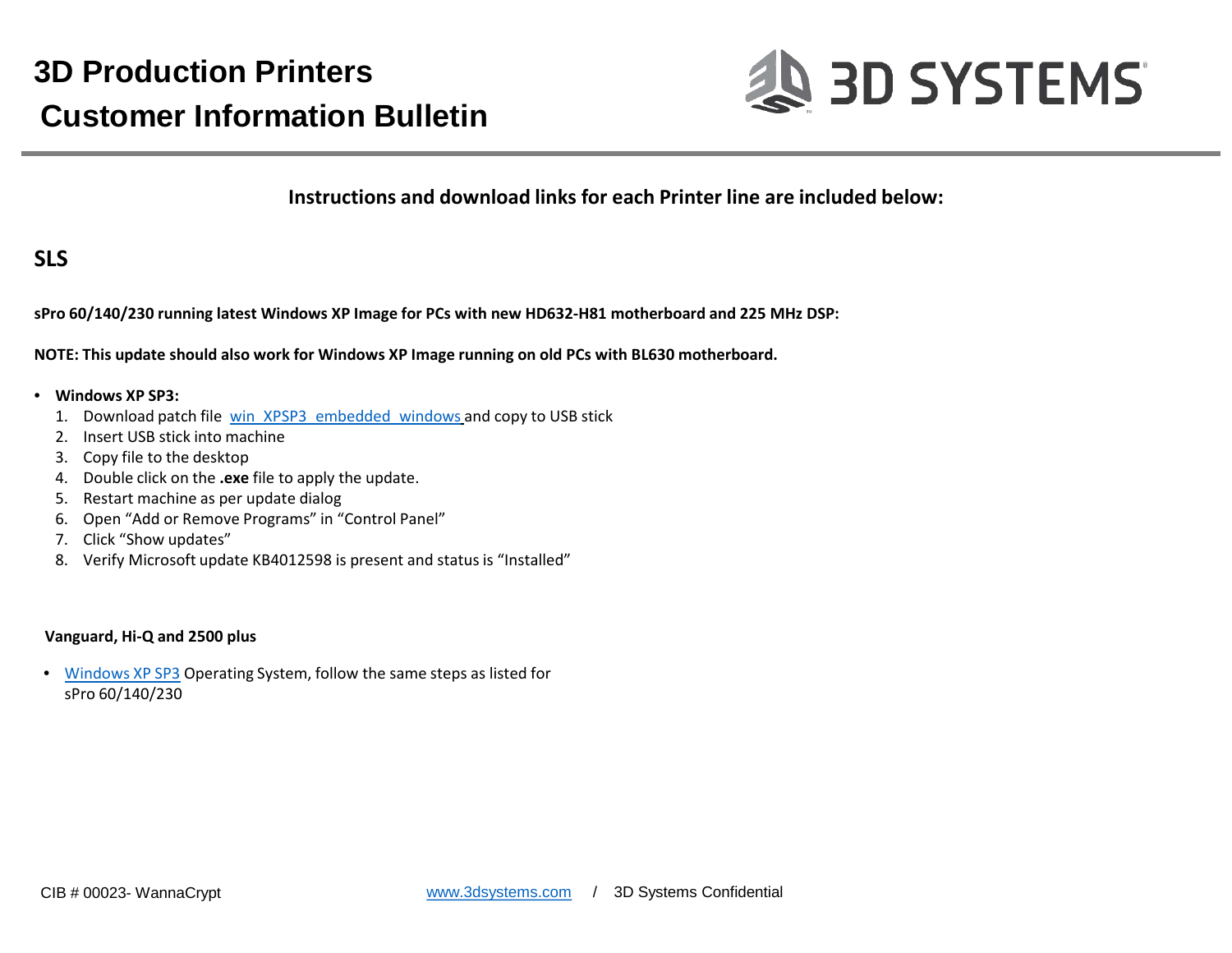

### **MJP**

#### **ProJet 3510/3600:**

- 1. Download the appropriate UPD:
	- a. 3510: [ProJet 3510 Install.upd](https://3dsystems.teamplatform.com/l/e0774dbb)
	- b. 3600: [ProJet 3600 Install.upd](https://3dsystems.teamplatform.com/l/fa1d81c6)
- 2. Run 3D Sprint 2.5
- 3. Under Print Set-Up tab, select Printer Tools
- 4. While holding CTRL-ALT-SHIFT left click Check for Updates



5. Click Browse to choose the UPD file

| <b>Update Firmware</b>          | ×             | <b>Update Firmware</b>          |               |
|---------------------------------|---------------|---------------------------------|---------------|
| <b>CURRENT FIRMWARE VERSION</b> |               | <b>CURRENT FIRMWARE VERSION</b> |               |
| 6.3.7972                        |               | 6.4.8443                        |               |
| <b>SELECT FIRMWARE FILE</b>     |               | <b>SELECT FIRMWARE FILE</b>     |               |
|                                 | <b>BROWSE</b> |                                 | <b>BROWSE</b> |
| <b>UPDATE FIRMWARE</b>          |               | <b>UPDATE FIRMWARE</b>          |               |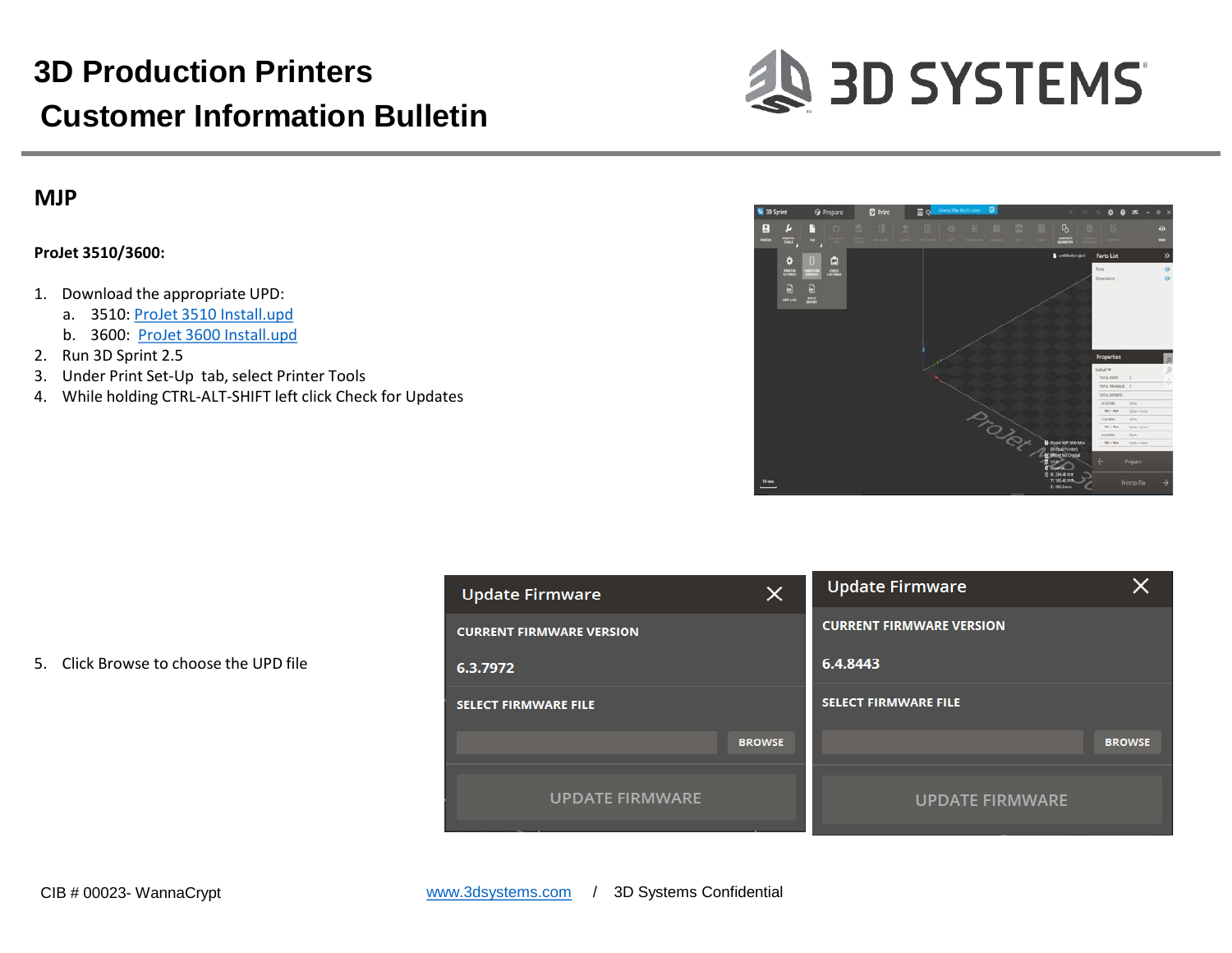

ProJet3600-KB4012212-Install.upd

File name: ProJet3600-KB4012212-Install.upd

S Open

Organize \*

**x** Quick access

Desktop Downloads **Documents Pictures** 5-8 Release Data Ransomeware Sharee Patch This PC Network

 $\rightarrow \sim \uparrow \quad \frac{1}{2}$  > This PC > Downloads

Name

New folder

**ProJet 3510/3600 Cont'd**

6. Click "Update Firmware"

**Update Firmware**  $\times$ **CURRENT FIRMWARE VERSION** 6.4.8443 **SELECT FIRMWARE FILE** C:\Users\KennedyJ\Downloads\P **BROWSE UPDATE FIRMWARE** 



 $\vee$  (1) Search Downloads

Type

Date modified

5/20/2017 10:43 A., UPD File

 $E \cdot 10$ 

Size

Printer Update File (\*.upd, \*.upd Open

Cancel

34,017 KE

**3D Sprint Message** 

 $\times$ 

The firmware update file is successfully transferred to the printer. Please check the printer's screen for further instructions, your printer may reboot.

OK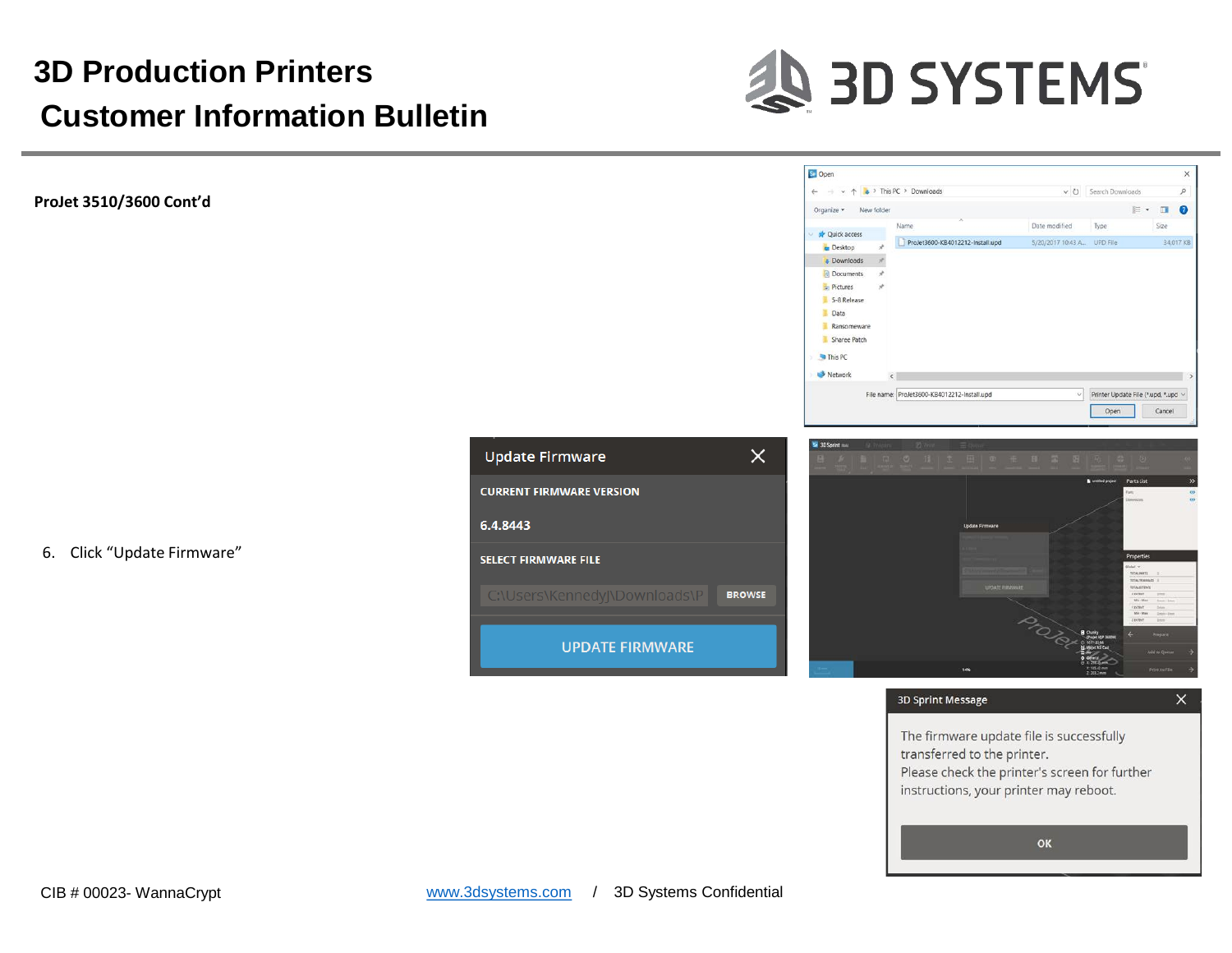

#### **ProJet 2500**

A new firmware .UPD file will be provided via 3D Sprint in the next few days. When you run 3D Sprint you will be offered to upgrade your printer firmware. Follow the steps to upgrade the firmware and the correct Microsoft patches will be applied to your system.

#### **ProJet 5500X**

Update your system using 3D Sprint:

- 1. Download the [UPD](https://3dsystems.teamplatform.com/l/31d140d9)
- 2. Run 3D Sprint Client 1.1.136

3. Under Print Set-Up tab, select Printer Tools